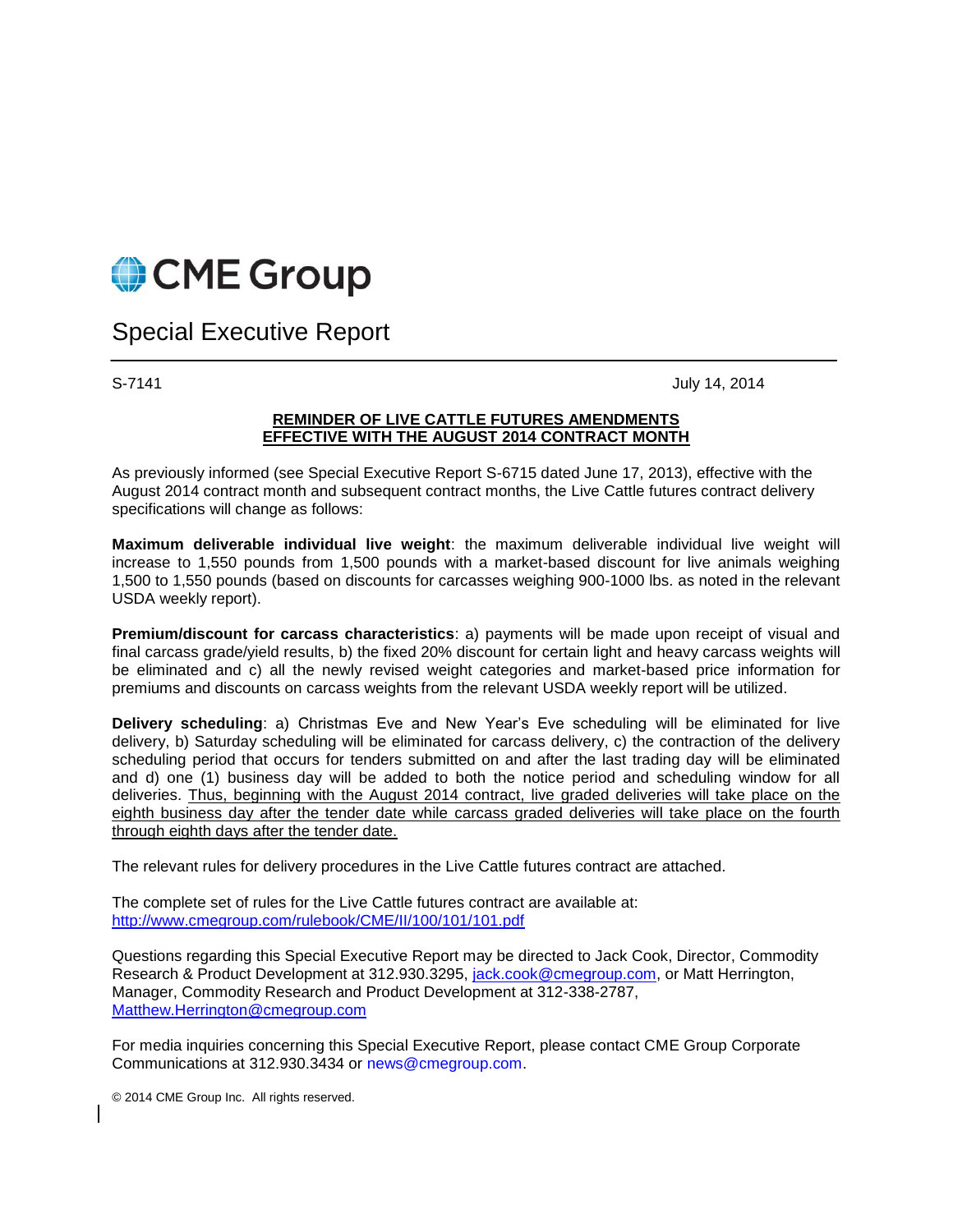# **Chapter 101 CME Live Cattle Futures**

## FOR AUGUST 2014 THROUGH JUNE 2015 CONTRACT MONTHS

## **10103. SETTLEMENT PROCEDURES**

## **10103.A. Sources and Calculation of Adjustment Factors**

Quality grade adjustments for all delivery units will make use of the live weight equivalent of the Choice-Select boxed beef spread calculated from information reported by USDA (in \$/cwt.) for the day of tender in the National Daily Boxed Beef Cutout and Boxed Beef Cuts – Negotiated Sales – Afternoon report. This is referred to hereafter as the Live Equivalent Choice-Select Spread (LECSS) and is computed by subtracting the "Selected Boxed Beef Cut-Out Value" from the "Choice Boxed Beef Cut-Out Value" and multiplying that result by 0.0063.

The USDA By-Product Drop Value report for the day of tender shall serve as the source of information for calculating the condemned liver factor used in carcass-graded deliveries. The condemned liver factor shall equal the reported liver value (in \$/cwt.) multiplied by -0.01.

In addition, quality grade, yield grade and carcass weight adjustments will make use of factors calculated from values reported by USDA (in \$/cwt.) in the 5-Area Weekly Weighted Average Direct Slaughter Cattle – Premiums and Discounts report. The Prime, Standard, Yield Grade 1, Yield Grade 2, Yield Grade 4, Yield Grade 5, 400-500 lbs., 500-550 lbs, 550-600 lbs., 900-1000 lbs., 1000-1050 lbs. and over 1050 lbs. factors are calculated by multiplying the reported weighted average for the corresponding category by 0.0063. If a quality grade or yield grade is broken into subcategories on this report, then the factor for that quality or yield grade shall be the simple average of all reported averages for the subcategories in that category multiplied by 0.0063. The most recently issued report with respect to the day a Certificate is tendered shall be used to calculate the factors for that delivery unit. When a Certificate is tendered on the same day that a new report is issued, that new report shall be used in factor calculation regardless of the time of day that the report is released.

The sub-Standard factor shall equal -25% of the tender day settlement price.

Should the USDA determine that an error exists in any of the reports used to calculate adjustment factors and subsequently issues a corrected report, that corrected report shall be used in place of the original.

## **10103.B. Live Graded Deliveries**

## 1. Delivery Days

Delivery may be made on any Business Day of the contract month, and the first eleven Business Days in the succeeding calendar month, provided a Certificate has been tendered as prescribed in Rule 10104.A., except that live graded deliveries may not be made prior to the ninth Business Day following the first Friday of the contract month and may not be made on Christmas Eve nor made on New Year's Eve.

## 2. Seller's Duties

On the day of delivery, the seller shall promptly furnish the buyer a USDA Livestock Acceptance Certificate which shall include pen number, number of head, net weight of cattle, quality grade, estimated average hot yield, and estimated yield grade.

## 3. Payment

Upon the seller's fulfillment of the delivery in accordance with all conditions of the contract herein set forth, the Clearing House shall release the retained funds to the seller. Title to each delivered unit shall

pass to the buyer when the delivered unit is placed in the buyer's holding pen.

## 4. Par Delivery and Substitutions

a. Par Delivery Unit. A par delivery unit is 40,000 pounds of USDA estimated Yield Grade 3, 55% Choice, 45% Select quality grade live steers, with no individual animal weighing less than 1,050 pounds or more than 1,500 pounds. Par delivery units shall have an estimated average hot yield of 63%.

All cattle contained in a delivery unit shall be healthy. No cattle which are unmerchantable, such as crippled, sick, obviously damaged or bruised, or which for any reason do not appear to be in satisfactory condition to withstand shipment by truck shall be deliverable. No cattle showing a predominance of dairy breeding or showing a prominent hump on the forepart of the body shall be deliverable. Such determinations shall be made by the grader and shall be binding on all parties.

b. Weight Deviations. Steers weighing less than 1,050 pounds or more than 1,550 pounds shall not be deliverable. Steers weighing more than 1,500 pounds but less than or equal to 1,550 pounds shall be deliverable at an adjustment equal to the 900-1000 lbs. factor described in Rule 10103.A., multiplied by the average live weight of the delivery unit. The judgment of the grader as to the number of such overweight or underweight cattle in the delivery unit shall be final and shall be so certified on the grading certificate.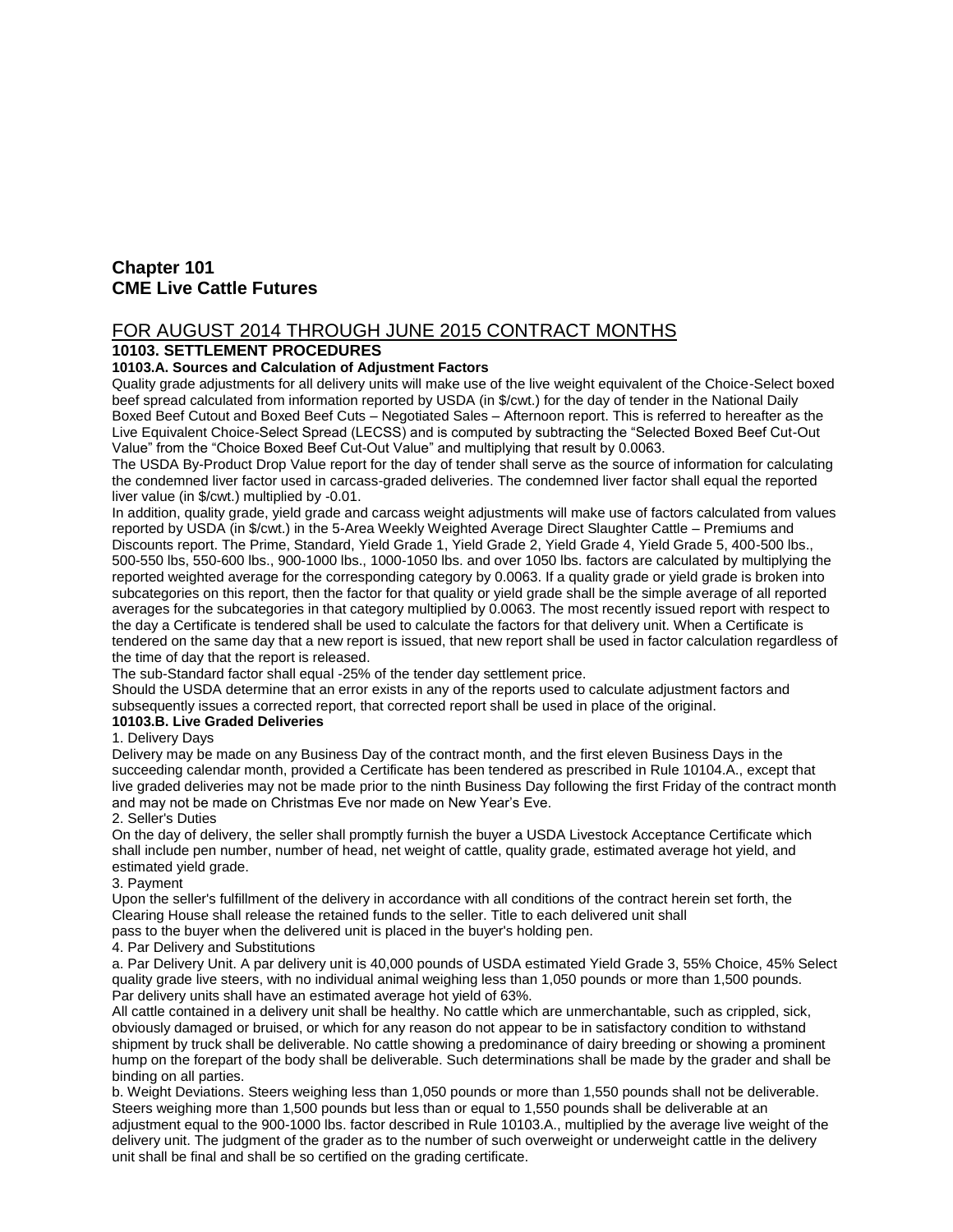c. Yield Deviations. Delivery units with an estimated average hot yield over or under 63% shall be deliverable with an adjustment computed by dividing the estimated hot yield by 63% (the par hot yield), subtracting 1, multiplying the result by the settlement price, and then multiplying by the total live weight of the delivery unit. Units with an estimated average hot yield of less than 60% shall not be deliverable

d. Yield Grade Deviations. Steers with an estimated yield grade of 3 are deliverable at par. Each steer with an estimated yield grade of 1, 2, 4 or 5 shall receive a per pound adjustment equal to the corresponding factors described in Rule 10103.A. Per animal yield grade adjustments shall be calculated by multiplying the per pound adjustment by the average live weight of the delivery unit.

e. Quality Grade Deviations. Delivery units composed of 55% USDA Choice grade steers and 45% USDA Select grade steers are deliverable at par.

All animals in a delivery unit shall receive a quality grade adjustment computed from the factors described in Rule 10103.A. The Live Equivalent Choice-Select Spread (LECSS) and other factors are defined in Rule 10103.A. Per pound quality grade adjustments shall be as follows:

USDA Prime: +0.45xLECSS + Prime factor USDA Choice: +0.45 x LECSS USDA Select: -0.55 x LECSS USDA Standard: +0.45 x LECSS + Standard factor Below USDA Standard: +0.45 x LECSS + Standard factor + sub-Standard factor

The per animal quality grade adjustment shall be calculated by multiplying the per pound quality grade adjustment by the average live weight of the delivery unit.

f. Quantity Deviations. Variations in quantity of a delivery unit not in excess of 5% of 40,000 pounds shall be permitted at the time of delivery, with appropriate adjustment to reflect delivered weight but with no further penalty. g. Delivery Points and Allowances. A par delivery of live beef cattle shall be made from approved livestock yards in Wray, Colorado; Worthing, South Dakota; Syracuse, Kansas; Tulia, Texas; Columbus, Nebraska; Dodge City, Kansas; Amarillo, Texas; Norfolk, Nebraska; North Platte, Nebraska; Ogallala, Nebraska; Pratt, Kansas; Texhoma, Oklahoma; and Clovis, New Mexico.

h. Payment for Deviations. For the purpose of computing adjustments resulting from deviations from the par delivery unit the settlement price at the time the Certificate is tendered by the clearing member representing the seller will be used.

5. Procedures and Standards for Grading, Estimating Yield and Weighing

a. Time for Grading. To be eligible for delivery, cattle must be confined in a secured pen at an approved livestock yard prior to 9:00 a.m. local time on the day of delivery. Grading and weighing shall be done on the day of delivery unless more deliveries are indicated than can be conveniently graded and weighed on the intended delivery day. In such case the President may allow grading and weighing after 2:00 p.m. local time on the day preceding delivery. The buyer must be notified within an hour after the cattle are in his holding pen that the delivery intended for him for the following day has been graded, weighed and sealed in his holding pen.

b. Grading and Estimating Yield. Seller shall deliver his cattle to a livestock yard approved by the Exchange and surrender the cattle for Exchange delivery by consigning the lot to a duly licensed, registered and bonded livestock commission firm. The cattle shall be identified in a manner satisfactory to the USDA grader and placed in holding pens.

If, on preliminary examination, the lot of cattle appears to be healthy, merchantable and in good condition, the USDA grader shall grade the cattle, estimate the average hot yield (dressing percentage) and estimate the yield grade, and shall record same on the USDA Livestock Acceptance Certificate along with the weights taken by the approved livestock yards company. Graders shall also record on the grading certificate the number of head and the pen number of the holding pen which has been sealed pending delivery to the buyer.

c. Weighing. Weighing shall be done within one hour following the completion of grading. The cattle must stand without feed but shall receive water during the interval between 9:00 a.m. and grading. However, in no event shall the cattle receive feed or water during the interval between grading and weighing.

Weighing shall be done by the approved livestock vards company on officially approved scales and recorded on the official scale ticket or official weight sheets which shall show total net weight and number of head of cattle, lot number and/or pen number and the date weighed. After grading and weighing, the cattle shall be sealed in a holding pen. 6. Delivery Invoice

After grading and weighing, the USDA shall notify the Exchange of the results, from which the Exchange shall promptly prepare its Delivery Invoice incorporating the pen number, number of head, net weight, quality grade, estimated average hot yield, estimated yield grade, date of receipt of cattle and date of USDA grading. The Delivery Invoice shall be promptly delivered to the buyer and seller. Upon receipt, the USDA Livestock Acceptance Certificate shall be forwarded to the clearing member representing the buyer.

7. Cost of Grading and Weighing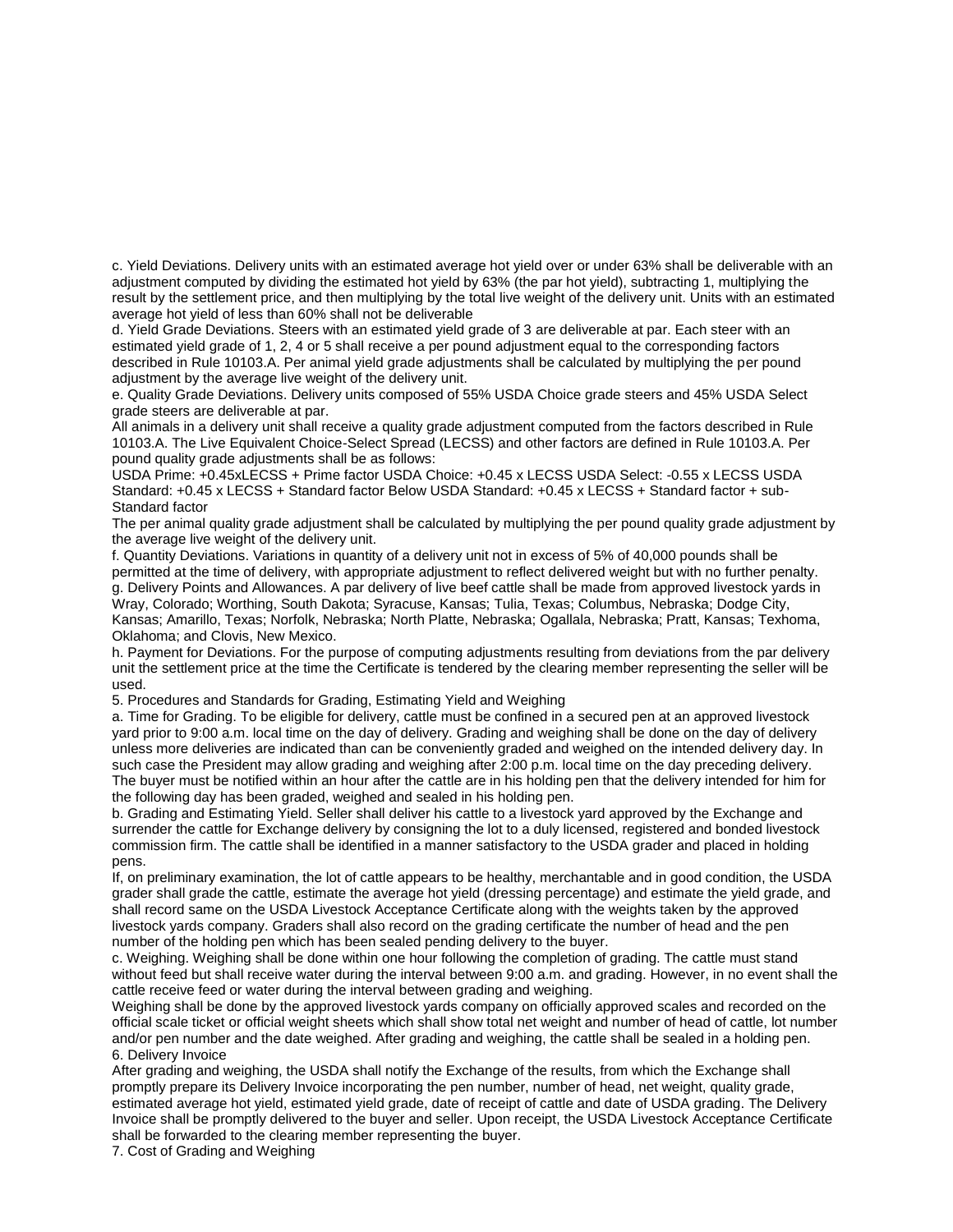All yardage costs, including driving of livestock, feeding, bedding, weighing, insurance and any other required services up to and including weighing shall be borne by the seller in accordance with the published rates as set forth in the tariff of the livestock yard. The seller shall also bear the costs of grading and documentation, which will be established annually by the Exchange.

Any charges accruing after delivery by seller to the buyer's holding pen shall be borne by the buyer. 8. Penalties

If, in the opinion of the USDA grader, the seller fails to present a load of cattle, or fails to present cattle which have been properly sorted prior to arrival at the delivery point stockyards and are suitable for delivery on the date at the place specified in the Certificate of Delivery, the seller shall be penalized \$.015 per pound each Business Day, payable to the Exchange, until proper delivery is made.

If, in the opinion of the USDA grader, the buyer or his agent delay, disrupt, or otherwise interfere with the delivery process in any manner, the buyer shall be penalized \$.015 per pound on each delivery unit delivered to the buyer, payable to the Exchange.

In these and all other delivery matters, the determination of the USDA grader shall be final and binding on all parties. 9. Exchange Certificate

The rules of the Exchange in regard to the Exchange Inspection Certificate are not applicable to delivery under this Chapter.

## **10103.C. Carcass Graded Deliveries**

1. Conditions

A buyer assigned a Certificate of Delivery may call for delivery of the cattle to an approved slaughter plant corresponding to the stockyards designated in the Certificate, or to any other approved slaughter plant within 200 miles of the feedlot from which the cattle originate. For the purposes of Chapter 101, a feedlot shall be defined as any location where cattle are confined to a pen and provided access to feed and water including, but not limited to, commercial feeding operations, farmer feeding operations and stockyards. Final grading will reflect actual carcass results. If the buyer elects carcass grading, slaughter shall not occur prior to the third Business Day following the buyer's notification of the CME Clearing House. The Clearing House must be notified by 10:00 a.m. on the third Business Day prior to the day of slaughter of the buyer's election of carcass grading, the approved slaughter plant and slaughter day, and whether the buyer consents to a Large Lot Delivery Unit if elected by the seller under Rule 10103.C.5.f.

Upon arrival at the slaughter plant, cattle must be allowed access to water.

#### 2. Delivery Days

Delivery may be made on any Business Day of the contract month on which the approved slaughter plant selected by the buyer is in operation, and on the first eleven Business Days in the succeeding calendar month, provided a Certificate has been tendered as prescribed in Rule 10104.A., and provided proper notification has been given to the Clearing House as prescribed in Rule 10103.C.1., except that carcass graded deliveries may not be made prior to the fifth Business Day following the first Friday of the contract month.

3. Seller's Duties

On the third Business Day prior to the day of slaughter, the Clearing House will notify the seller of the buyer's election of carcass grading, the approved slaughter plant selected by the buyer, the day of slaughter selected by the buyer and representatives of the approved slaughter plant, and whether the buyer consents to a Large Lot Delivery Unit if elected by the seller under Rule 10103.C.5.f. The seller shall be responsible for contacting representatives of the slaughter plant to coordinate arrival time and time of slaughter. The cattle shall be scheduled to arrive between 6:00 a.m. and 6:00 p.m. local time on the day of slaughter. The seller shall be responsible for transportation to the slaughter plant. The seller shall notify the Clearing House of the agreed upon arrival time by 3:00 p.m. on the second Business Day prior to slaughter.

#### 4. Payment

Upon the seller's fulfillment of delivery to the slaughter plant selected by the buyer and Clearing House receipt of visual grading results, the Clearing House shall release 90% of the funds to the seller. Remaining funds will be released to the seller upon the completion of final carcass grade and yield results. Title to each delivered unit shall pass to the buyer when the delivered unit is weighed and placed in a holding pen for slaughter at the approved slaughter plant selected by the buyer.

5. Par Delivery and Substitutions.

a. Par Delivery Unit. A par delivery unit, shipped to an approved slaughter plant designated by the buyer, shall be 40,000 pounds of live steers which produce Yield Grade 3, 55% Choice, 45% Select grade steer carcass beef, with no individual carcass weighing less than 600 pounds or more than 900 pounds.

Par delivery units shall have an actual average hot yield of 63%.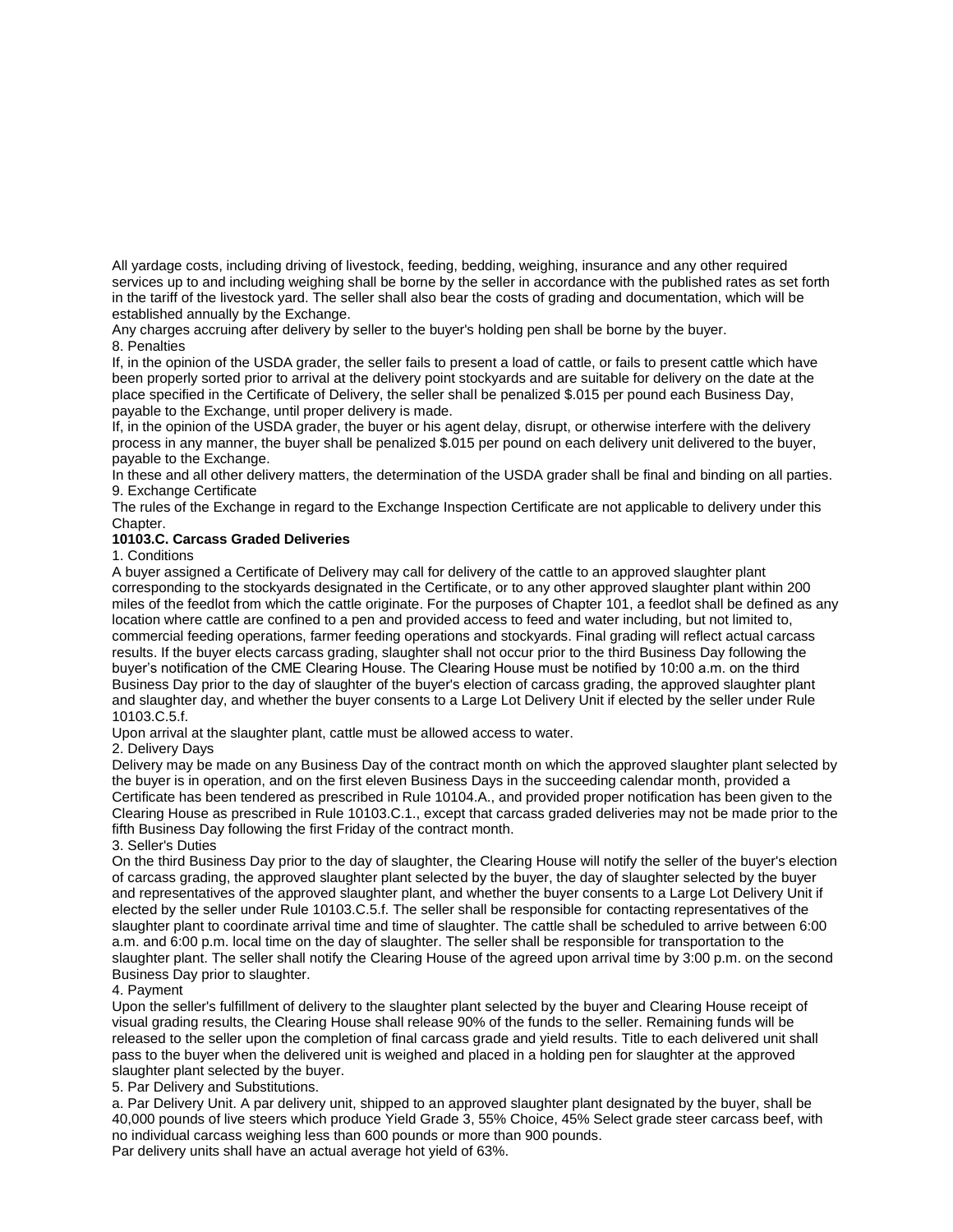All cattle contained in a delivery unit shall be healthy. Cattle which are unmerchantable, such as crippled, sick, obviously damaged or bruised, or which for any reason do not appear to be in satisfactory condition to enter normal fresh meat marketing channels shall be excluded. No cattle showing a predominance of dairy breeding or showing a prominent hump on the forepart of the body shall be deliverable.

For carcass graded deliveries only, a "prominent hump on the forepart of the body" shall be defined as a hump on a live animal which, when measured on the resulting carcass, is expected to exceed 2 inches in height when measured from a line formed by the extension of the top line (including the fat) and measuring the lean muscle (excluding the fat) perpendicular to that line in the center of the hump. Any animal(s) with a hump estimated to exceed 2 inches when measured in this manner shall be excluded from the delivery unit. If the delivered live weight falls below the 5% tolerance as specified in Rule 10103.C.5.f., the seller is responsible for replacing the removed animal(s) until the minimum live weight is achieved.

Such determination shall be made by USDA personnel and shall be binding on all parties. All resulting carcasses must be merchantable. Carcasses which are not suitable to enter normal fresh meat marketing channels will be excluded from the delivery unit.

b. Weight Deviations. Resulting carcasses weighing less than 500 pounds shall be deliverable at a per pound adjustment equal to the 400-500 lbs factor described in Section 10103.A. Resulting carcasses weighing 500 pounds but less than 550 pounds shall be deliverable at a per pound adjustment equal to the 500-550 lbs factor described in Section 10103.A. Resulting carcasses weighing more than or equal to 550 pounds but less than 600 pounds shall be deliverable at a per pound adjustment equal to the 550-600 lbs. factor described in Section 10103.A. Resulting carcasses weighing more than 900 pounds but less than or equal to 1000 pounds shall be deliverable at a per pound adjustment equal to the 900-1000 lbs. factor described in Section 10103.A. Resulting carcasses weighing more than 1000 pounds but less than or equal to 1050 pounds shall be deliverable at a per pound adjustment equal to the 1000- 1050 lbs. factor described in Section 10103.A. Resulting carcasses weighing more than 1050 pounds shall be deliverable at a per pound adjustment equal to the over 1050 lbs factor described in Section 10103.A. The per animal carcass weight adjustment shall equal the per pound adjustment multiplied by the average live weight of the delivery unit.

c. Yield Deviations. Delivery units with an actual average hot yield over or under 63% shall be deliverable with an adjustment computed by dividing the actual hot yield by 63% (the par hot yield), subtracting 1, multiplying the result by the settlement price, and then multiplying by the total live weight of the delivery unit.

d. Yield Grade Deviations. Yield grade 3 carcasses are deliverable at par. Each carcass with a yield grade of 1, 2, 4 or 5 shall receive a per pound adjustment equal to the corresponding factor described in Rule 10103.A. Per animal yield grade adjustments shall be calculated by multiplying the per pound adjustment by the average live weight of the delivery unit.

e. Quality Grade Deviations. Delivery units resulting in 55% USDA Choice grade carcasses and 45% USDA Select grade carcasses are deliverable at par. All gradeable carcasses in a delivery unit shall receive a quality grade adjustment computed from the factors described in Rule 10103.A. The Live Equivalent Choice-Select Spread (LECSS) and other factors are defined in Rule 10103.A. Per pound quality grade adjustments shall be as follows: USDA Prime: +0.45 x LECSS + Prime factor USDA Choice: +0.45 x LECSS USDA Select: -0.55 x LECSS USDA Standard: +0.45 x LECSS + Standard factor Below USDA Standard: +0.45 x LECSS + Standard factor + sub-Standard factor

Carcasses deemed ungradeable with respect to quality grade by the USDA shall receive a per pound quality grade discount equal to 25% of the settlement price. The per animal quality grade adjustment shall be calculated by multiplying the per pound quality grade adjustment by the average live weight of the delivery unit.

f. Quantity Deviations. Variations in quantity of a delivery unit not in excess of 5% of 40,000 pounds of live weight at the approved slaughter plant shall be permitted at the time of delivery, with appropriate adjustment to reflect delivered weight but with no further penalty.

The seller shall be responsible for sorting the cattle into deliverable units prior to arrival at the slaughter plant, with each unit weighing between 38,000 pounds and 42,000 pounds and meeting the other specifications of the contract, except for Large Lot Delivery Units as described in the following paragraph. Any cattle delivered to a slaughter plant in excess of 42,000 pounds, or which do not otherwise meet the specifications of the contract, shall not be considered part of the delivery unit, and the seller shall be responsible for merchandising those additional and/or undeliverable cattle.

Delivery cattle from Certificates of Intent that were tendered to the same delivery point on the same date by one seller and are subsequently assigned to a single buyer may be grouped together for processing at the slaughter plant if both the buyer and seller consent. These Large Lot Delivery Units may not exceed a size of ten contracts. The par delivered live weight of Large Lot Delivery Units shall be 40,000 pounds times the number of contracts included in the Large Lot Delivery Unit. A 5% variance in this par delivered weight shall be allowed without penalty. For Large Lot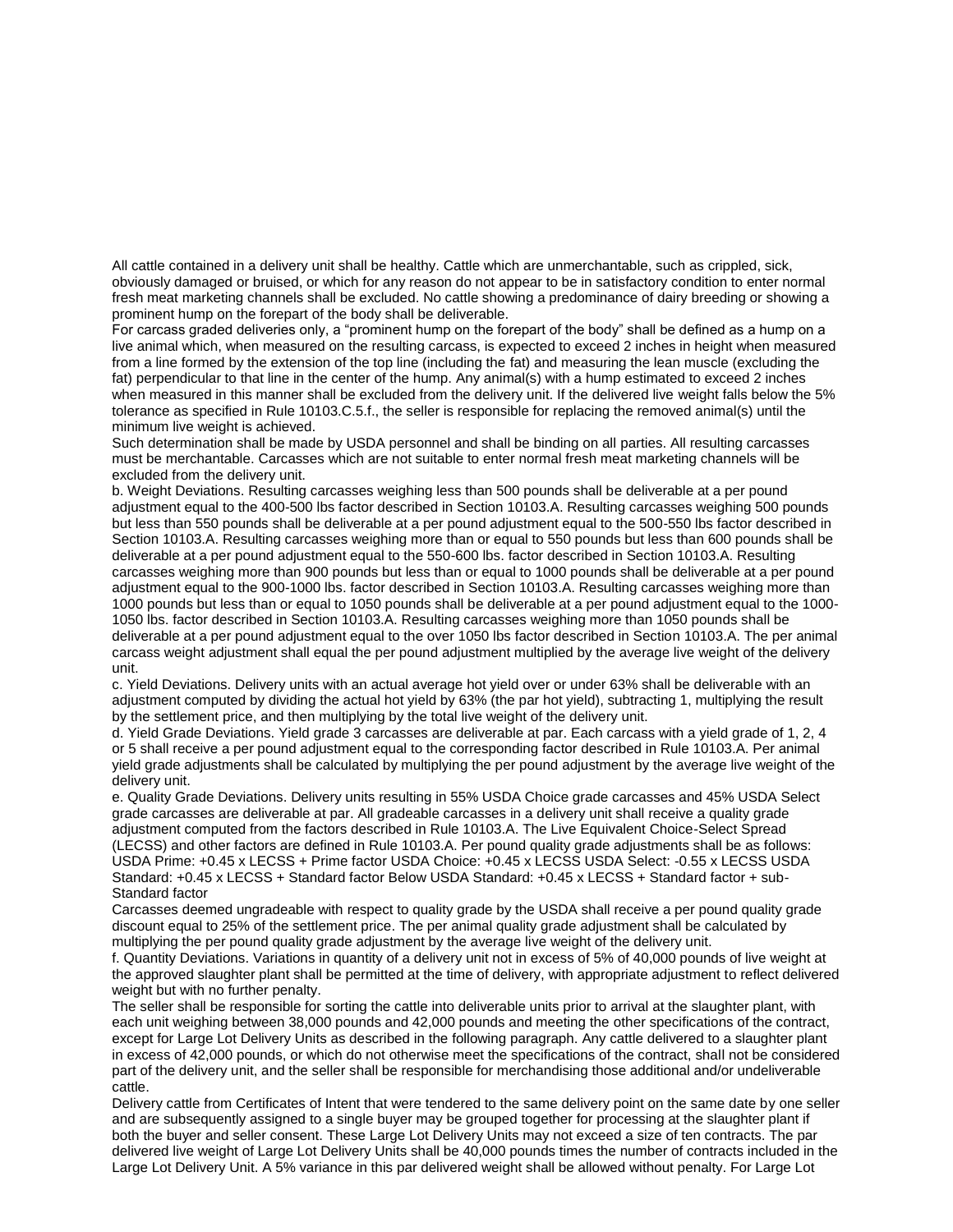Delivery Units only, the seller shall be relieved of the requirement that cattle be sorted into units weighing between 38,000 and 42,000 pounds prior to arrival at the slaughter plant.

g. Other Deviations. If one or more of the carcasses is condemned or is unacceptable for entry into normal fresh marketing channels (for reasons such as measles), than each such carcass shall not be considered as part of the delivery unit. If a carcass is removed from the delivery unit for reasons stated above, the total carcass weight will reflect only those carcasses acceptable for delivery, and the total delivered live-weight shall be reduced by the average live weight times the number of carcasses removed. In the event that the total live weight falls below the 5% tolerance as specified in Rule 10103.C.5.f. as a result of the condemnation, for each removed carcass an amount equal to either 1) the par value of a steer at the average live weight per head of the delivery unit, or 2) the average dollar value of the remaining carcasses in the delivery unit, whichever is greater, shall be credited to the buyer. Excess trimming required due to injection site abscesses or other carcass defects will reduce the total delivered carcass weight, and the resulting hot yield.

Liver condemnations in excess of 20% are the liability of the seller. To determine the maximum number of allowable liver condemnations in a par delivery unit, the number of head in the delivery unit shall be multiplied by 0.20 and the result rounded to the nearest integer. For each liver in excess of the maximum allowable, a discount equal to the condemned liver factor (described in Rule 10103.A.) multiplied by the average live weight of the delivery unit shall be applied.

If, after title to the delivery unit has passed from the seller to the buyer, an animal is condemned or otherwise becomes unacceptable for slaughter due to reasons clearly beyond the control of the seller (e.g., a broken leg caused by a fall after the pen has been sealed), that animal shall be removed from the delivery unit. An amount equal to either 1) the par value of a steer at the average live weight per head of the delivery unit, or 2) the average dollar value of the remaining animals in the delivery unit, whichever is greater, shall be credited to the seller.

If, after title to the delivery unit has passed from the seller to the buyer, a carcass is condemned, heavily trimmed, or altered in any manner such that the value of the carcass is adversely affected due to reasons clearly beyond the control of the seller (e.g., a carcass that falls off the chain or rail and onto the floor), that carcass shall be removed from the delivery unit. An amount equal to either 1) the par value of a steer at the average live weight per head of the delivery unit, or 2) the average dollar value of the remaining carcasses in the delivery unit, whichever is greater, shall be credited to the seller.

If, after title to the delivery unit has passed from the seller to the buyer, any carcass data required to perform the delivery calculations cannot be obtained for one or more carcasses due to reasons clearly beyond the control of the seller (e.g., the approved slaughter facility fails to hold carcasses for regrade), each such carcass shall be deemed Choice when the final quality grading results cannot be obtained; Yield Grade 3 when the actual yield grade results cannot be obtained; 63% or the average hot yield of the remaining carcasses in the delivery unit, whichever is greater, when the actual hot yield cannot be obtained.

h. Delivery Points and Allowances. Buyers electing carcass grading must specify an approved slaughter plant enumerated by the Exchange. Eligible slaughter plants include those enumerated for the stockyards to which the cattle were tendered, and any other approved slaughter plant that is within 200 miles of the originating feedlot. i. Payment for Deviations. For the purpose of computing adjustments resulting from deviations from the par delivery unit the settlement price at the time the Certificate is tendered by the clearing member representing the seller will be used.

6. Procedures and Standards for Grading, Determining Yield and Weighing

a. Time for Arrival and Visual Inspection. Cattle shall arrive at the time agreed upon by the seller and the approved slaughter plant. Weighing and visual inspection of the cattle by USDA Meat Grading Service Personnel to ensure general conformance with the contract shall be done at the time of delivery. After completion of weighing and visual inspection, cattle will be placed in a holding pen as a unit prior to slaughter. Identity of the delivery unit shall be maintained in a manner satisfactory to the USDA Meat Grader, and shall include sealing the holding pen with a numbered seal, and recording the seal number and the plant-assigned sequential lot number of the delivery unit. b. Grading and Determining Yield. Approved slaughter plants normally grading after one Business Day must hold carcasses falling in the top third of any quality grade except Prime for re-grading two Business Days after slaughter. Approved slaughter plants normally grading after two Business Days may hold carcasses falling in the top third of any quality grade except Prime for re-grading three Business Days after slaughter. Final grade and yield results must be completed within three Business Days of slaughter.

c. Weighing. The weight at the slaughter plant will be used as the live delivery weight and for purposes of calculating the resulting hot yield. If, in the judgment of the USDA Meat Grader, one or more of the steer(s) in the load do not generally conform with the contract specifications, the objectionable steer(s) will be removed from the delivery unit. If the delivered live weight falls below the 5% tolerance as specified in Rule 10103.C.5.f., the seller is responsible for replacing removed steer(s) until the minimum live weight is achieved. Weighing shall be done promptly upon arrival at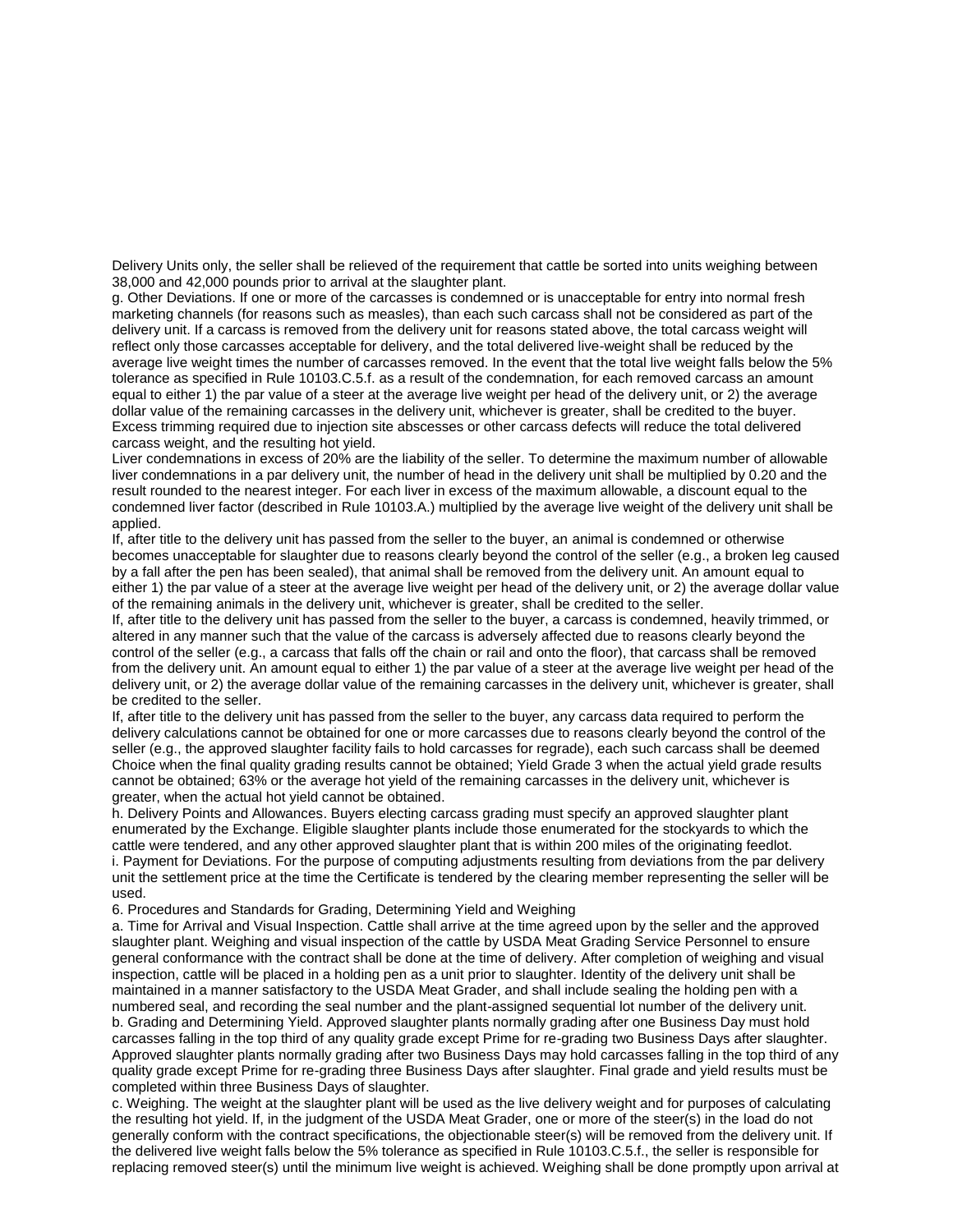the slaughter plant. USDA Meat Grading Service Personnel will supervise weighing by slaughter plant employees, and shall record total net weight and number of head of cattle, lot number and/or pen number and the date weighed. After weighing, the cattle shall be sealed in a holding pen prior to slaughter.

7. Delivery Notice

Final grading results must be completed within three Business Days after the day of slaughter. The USDA Meat Grader shall notify the Exchange of the results, from which the Exchange shall promptly prepare its Delivery Invoice incorporating the lot number, number of head, net live weight, quality grade, actual average hot yield, yield grade, date of delivery to the slaughter plant, and date of final USDA grading. The Delivery Invoice shall be promptly delivered to the buyer and seller. Upon receipt, the USDA Carcass Grading Results Certificate shall be forwarded to the clearing member representing the buyer.

8. Cost of Grading, Weighing, and Transportation

Death loss, feed and yardage, and all other costs are the responsibility of the seller until the cattle are delivered to the slaughter plant selected by the buyer. The buyer will be assessed a standard freight rate per mile for each additional mile the cattle are hauled over and above the distance between the feedlot and the stockyards to which the seller originally tendered the cattle, and this freight assessment will be paid to the seller. The standard freight rate per mile will be established annually by the Exchange. The seller shall be responsible for the cost of visual inspection and weighing upon arrival at the slaughter plant. Any additional costs of carcass grading shall be borne by the buyer. 9. Penalties

If, in the opinion of the USDA Meat Grader, the seller fails to present the required quantity of deliverable cattle to the slaughter plant on the date and time specified by the buyer, the seller shall be penalized \$0.015 per pound each Business Day, payable to the Exchange, until proper delivery is made.

In these and all other delivery matters, the determination of the USDA Meat Grader shall be final and binding on all parties.

10. Exchange Certificate

The rules of the Exchange in regard to the Exchange Inspection Certificate are not applicable to delivery under this Chapter.

## **10104. PROCEDURES FOR TENDER, DEMAND, RETENDER, RECLAIM, AND ASSIGNMENT OF CERTIFICATES OF DELIVERY**

## **10104.A. Tendering a Certificate**

A clearing member representing a short may present a Certificate of Delivery (on a form prescribed by the Clearing House) to the Clearing House no later than 4:30 p.m. on any Business Day except that Certificates may not be tendered:

1. On or before the first Friday of the contract month;

2. After the third Business Day after expiration.

3. On any Business Day that would result in a live delivery being scheduled on Christmas Eve or New Year's Eve. A Certificate of Delivery is a commitment to deliver cattle conforming with contract specifications at the delivery point designated in the Certificate, or at a corresponding approved slaughter plant selected by the buyer, if the Certificate is not reclaimed. A Certificate requires delivery on the eighth Business Day that is also a delivery day following the tender of that Certificate, if the buyer elects live grading. If the buyer elects carcass grading, the Certificate requires delivery at the option of the buyer on any Business Day the slaughter plant is in operation between the fourth Business Day and the eighth Business Day, inclusive, following tender of that Certificate.

A Certificate must include the name, location, business address, and telephone number of the feedlot from which the cattle originate. A Certificate must also include: (1) the distance between the feedlot and the stockyards to which the cattle are tendered for delivery; (2) the distance between the feedlot and the approved slaughter plants corresponding to the stockyards to which the cattle are tendered for delivery; and (3) any other approved slaughter plants within 200 miles of the feedlot and the distances to such approved slaughter plants.

The seller is responsible for determining, in advance of tendering a Certificate, if the delivery point stockyards will be able to accommodate a live-graded delivery on the eighth Business Day following the day of tender should the buyer request one. If the buyer requests a live-graded delivery which the stockyards is unable to accommodate, then this will be deemed a failure by the seller to present a load of cattle for USDA grading under Rule 10103.B.8. In addition, the Exchange may prohibit deliveries on certain days for certain locations at which it deems deliveries would not be feasible due to auctions or other activities.

**10104.B. Posting**